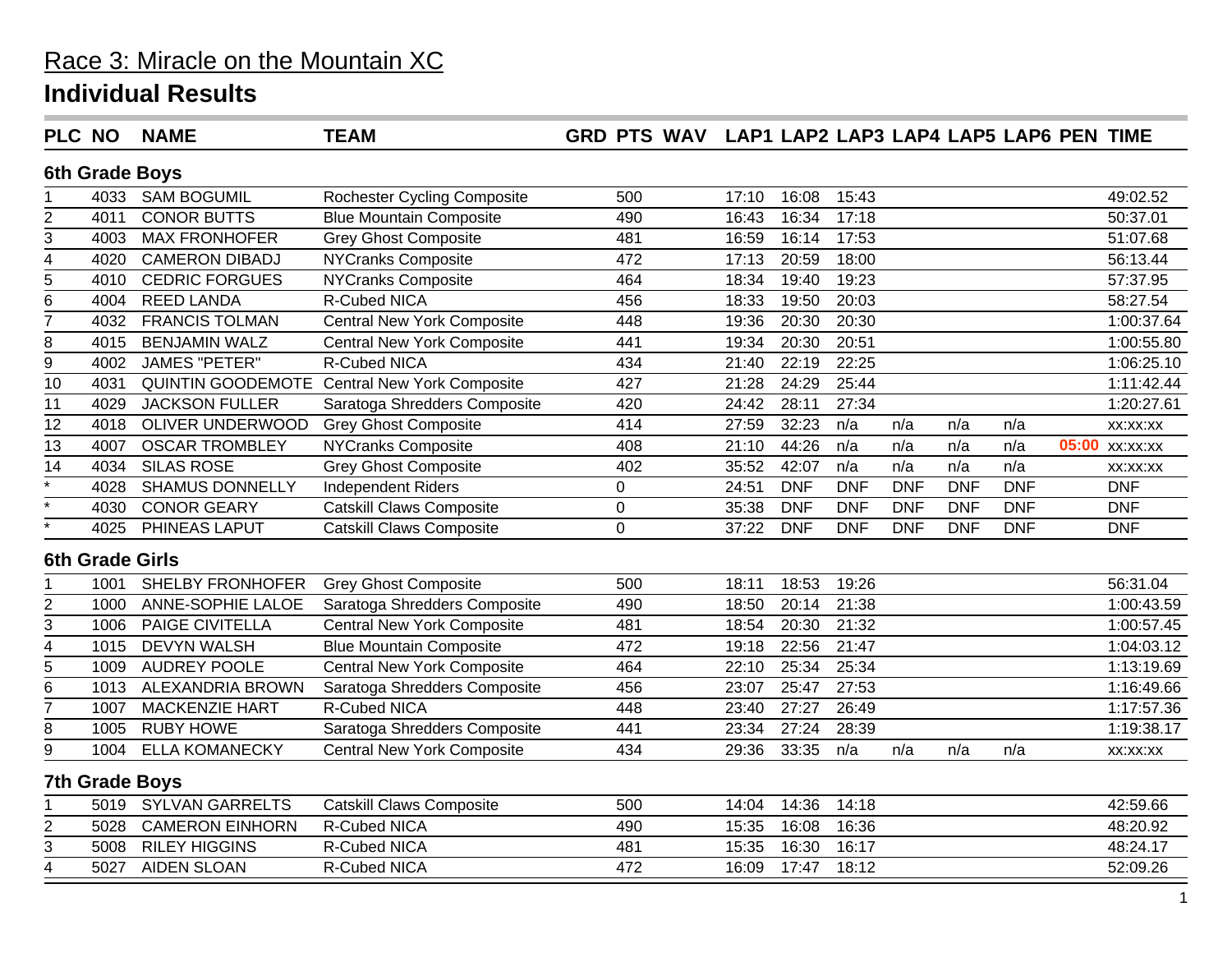| <b>PLC NO</b>           |                        | <b>NAME</b>             | <b>TEAM</b>                           | <b>GRD PTS WAV</b> |       |            |            |            |            | LAP1 LAP2 LAP3 LAP4 LAP5 LAP6 PEN TIME |            |
|-------------------------|------------------------|-------------------------|---------------------------------------|--------------------|-------|------------|------------|------------|------------|----------------------------------------|------------|
| 5                       | 5025                   | <b>EMMETT KOPELOFF</b>  | <b>Blue Mountain Composite</b>        | 464                | 17:18 | 18:27      | 18:22      |            |            |                                        | 54:08.94   |
| 6                       | 5000                   | <b>CARSON WALKER</b>    | Saratoga Shredders Composite          | 456                | 16:44 | 18:35      | 19:02      |            |            |                                        | 54:22.75   |
| 7                       | 5026                   | <b>HARRISON GREDICK</b> | Pleasantville                         | 448                | 17:29 | 18:39      | 18:57      |            |            |                                        | 55:07.36   |
| 8                       | 5023                   | <b>JUSTIN COLT</b>      | <b>Orange County Crushers</b>         | 441                | 17:40 | 19:06      | 18:46      |            |            |                                        | 55:32.27   |
| 9                       | 5043                   | <b>OLIVER EMPIE</b>     | Otsego Composite                      | 434                | 18:51 | 19:06      | 19:06      |            |            |                                        | 57:04.40   |
| 10                      | 5029                   | JONATHAN LOBOSCO        | R-Cubed NICA                          | 427                | 19:48 | 19:41      | 18:22      |            |            |                                        | 57:52.09   |
| 11                      | 5040                   | <b>BEN KEMNAH</b>       | Galena Growlers Composite             | 420                | 19:59 | 19:52      | 19:19      |            |            |                                        | 59:11.51   |
| 12                      | 5020                   | <b>AMON OLIVER</b>      | Galena Growlers Composite             | 414                | 19:38 | 20:20      | 19:55      |            |            |                                        | 59:54.51   |
| 13                      | 5037                   | <b>CALEB STEHMAN</b>    | R-Cubed NICA                          | 408                | 20:09 | 20:38      | 21:22      |            |            |                                        | 1:02:10.98 |
| $\overline{14}$         | 5032                   | <b>ANDREW LAWRENCE</b>  | Galena Growlers Composite             | 402                | 18:42 | 21:49      | 22:48      |            |            |                                        | 1:03:19.68 |
| 15                      | 5003                   | <b>TANNER SANDEL</b>    | Adirondack Velo Composite             | 396                | 19:47 | 22:15      | 22:07      |            |            |                                        | 1:04:10.76 |
| 16                      | 5042                   | <b>NOAH STARKEY</b>     | <b>Hudson Valley Velocity Raptors</b> | 390                | 19:47 | 21:52      | 23:27      |            |            |                                        | 1:05:07.26 |
| $\overline{17}$         | 5044                   | <b>AIDAN HUESTIS</b>    | Otsego Composite                      | 385                | 20:33 | 23:13      | 22:50      |            |            |                                        | 1:06:37.72 |
| 18                      | 5001                   | <b>ANTON GVOZDEV</b>    | Saratoga Shredders Composite          | 380                | 19:59 | 20:26      | 30:19      |            |            |                                        | 1:10:44.92 |
| $\overline{19}$         | 5017                   | <b>KEVIN LOUGHLIN</b>   | <b>Central New York Composite</b>     | 375                | 24:38 | 27:22      | 26:57      |            |            |                                        | 1:18:59.02 |
| $\overline{20}$         | 5038                   | <b>MATTHEW BEST</b>     | <b>Catskill Claws Composite</b>       | 370                | 24:50 | 28:47      | 28:40      |            |            |                                        | 1:22:17.94 |
| 21                      | 5041                   | <b>CONNOR HARRIS</b>    | Niskayuna/Mohawk Composite            | 365                | 23:49 | 30:22      | 29:37      |            |            |                                        | 1:23:48.81 |
| 22                      | 5034                   | <b>OLEN COSTELLO</b>    | Adirondack Velo Composite             | 360                | 24:42 | 32:46      | n/a        | n/a        | n/a        | n/a                                    | XX:XX:XX   |
| $\overline{\ast}$       | 5039                   | <b>JAYDEN RODRIGUEZ</b> | <b>Catskill Claws Composite</b>       | 0                  | 38:17 | <b>DNF</b> | <b>DNF</b> | <b>DNF</b> | <b>DNF</b> | <b>DNF</b>                             | <b>DNF</b> |
|                         | <b>7th Grade Girls</b> |                         |                                       |                    |       |            |            |            |            |                                        |            |
|                         | 2006                   | <b>KIERA MACINTOSH</b>  | <b>R-Cubed NICA</b>                   | 500                | 16:24 | 16:44      | 16:25      |            |            |                                        | 49:33.79   |
| $\overline{2}$          | 2011                   | <b>MADELINE HANNA</b>   | Niskayuna/Mohawk Composite            | 490                | 18:22 | 19:43      | 19:03      |            |            |                                        | 57:10.36   |
| 3                       | 2009                   | <b>BRIDGETTE MCLANE</b> | Niskayuna/Mohawk Composite            | 481                | 22:06 | 24:20      | 24:18      |            |            |                                        | 1:10:45.60 |
| 4                       | 2008                   | <b>SHAYLA BUTLER</b>    | Niskayuna/Mohawk Composite            | 472                | 22:24 | 24:03      | 25:17      |            |            |                                        | 1:11:46.34 |
| 5                       | 2005                   | <b>LEXI VERHAGEN</b>    | <b>Rochester Cycling Composite</b>    | 464                | 23:59 | 34:45      | n/a        | n/a        | n/a        | n/a                                    | XX:XX:XX   |
|                         |                        | 8th Grade Boys          |                                       |                    |       |            |            |            |            |                                        |            |
|                         | 6026                   | <b>AIDEN SCHINDLER</b>  | Pleasantville                         | 500                | 13:54 | 14:59      | 15:17      |            |            |                                        | 44:12.41   |
| 2                       | 6030                   | <b>CARTER RODAK</b>     | <b>Central New York Composite</b>     | 490                | 14:23 | 14:30      | 15:47      |            |            |                                        | 44:42.11   |
| 3                       | 6034                   | <b>OSKAR ZORN</b>       | <b>Grey Ghost Composite</b>           | 481                | 14:02 | 15:33      | 15:47      |            |            |                                        | 45:23.50   |
| $\overline{\mathbf{4}}$ | 6032                   | <b>PAOLO MARKLEY</b>    | <b>Central New York Composite</b>     | 472                | 14:29 | 15:57      | 16:52      |            |            |                                        | 47:18.49   |
| 5                       | 6001                   | <b>ETHAN WALSH</b>      | <b>Blue Mountain Composite</b>        | 464                | 15:09 | 16:13      | 15:55      |            |            |                                        | 47:18.65   |
| 6                       | 6037                   | <b>LIAM INGLESTON</b>   | Niskayuna/Mohawk Composite            | 456                | 15:41 | 17:17      | 17:18      |            |            |                                        | 50:17.54   |
| $\overline{7}$          | 6021                   | <b>JASON WELLS</b>      | Niskayuna/Mohawk Composite            | 448                | 16:01 | 17:22      | 17:12      |            |            |                                        | 50:35.93   |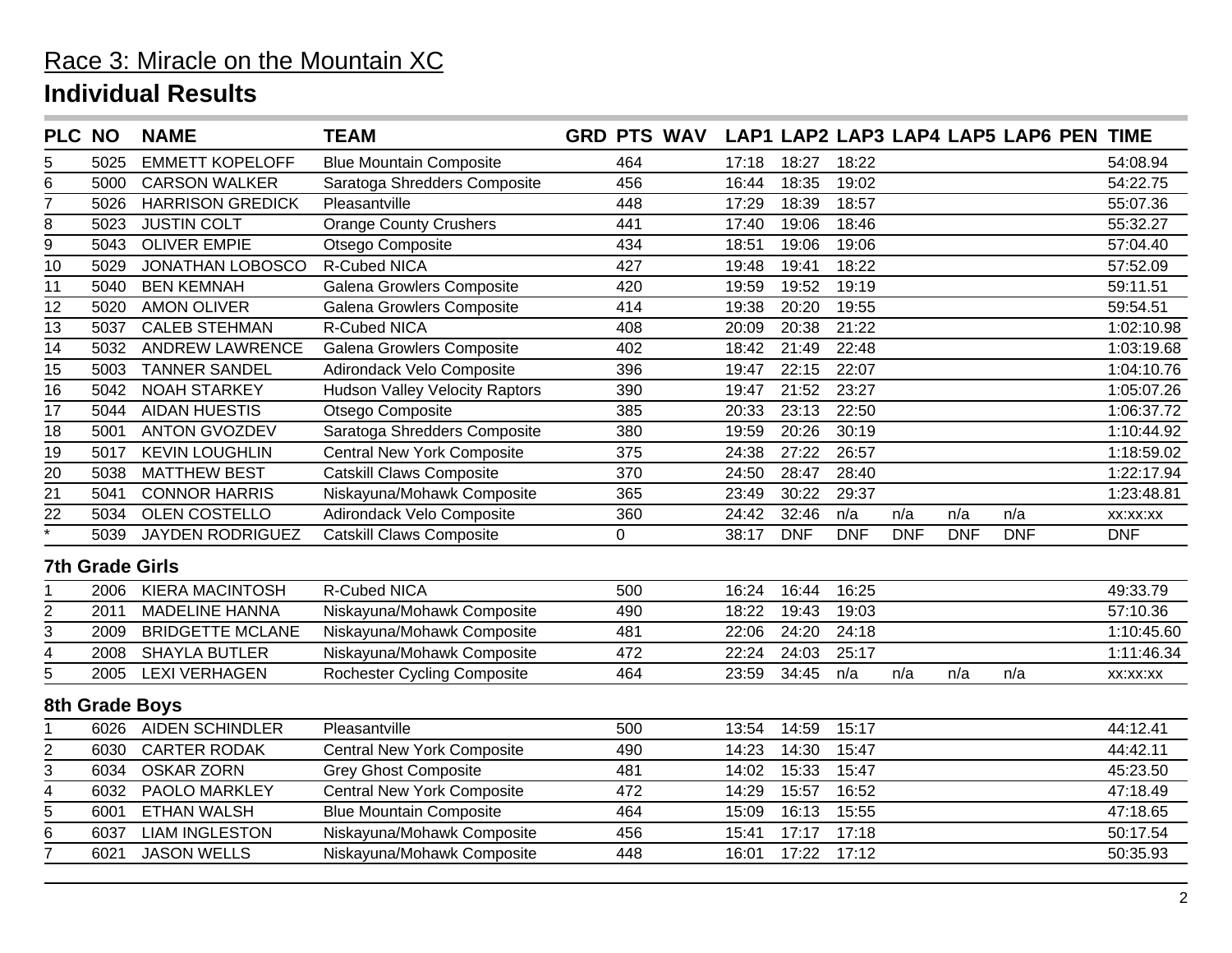| <b>PLC NO</b>      |                 | <b>NAME</b>             | <b>TEAM</b>                     | <b>GRD PTS WAV</b> |       |            |            |            |            | LAP1 LAP2 LAP3 LAP4 LAP5 LAP6 PEN TIME |            |
|--------------------|-----------------|-------------------------|---------------------------------|--------------------|-------|------------|------------|------------|------------|----------------------------------------|------------|
| 8                  | 6000            | <b>DANIEL HANCOCK</b>   | Saratoga Shredders Composite    | 441                | 15:58 | 18:40      | 17:40      |            |            |                                        | 52:19.24   |
| 9                  | 6004            | <b>HENRY SCHELLER</b>   | Pleasantville                   | 434                | 16:11 | 18:39      | 18:01      |            |            |                                        | 52:52.62   |
| 10                 | 6028            | <b>BRAYDEN HART</b>     | <b>R-Cubed NICA</b>             | 427                | 17:21 | 18:21      | 18:29      |            |            |                                        | 54:12.92   |
| 11                 | 6003            | <b>BRENDAN HEAVNER</b>  | Otsego Composite                | 420                | 17:15 | 18:28      | 18:47      |            |            |                                        | 54:31.44   |
| 12                 | 6022            | <b>MATTHEW VIAN</b>     | Niskayuna/Mohawk Composite      | 414                | 18:45 | 18:32      | 17:13      |            |            |                                        | 54:31.85   |
| 13                 | 6013            | <b>TYLER STEVENSON</b>  | <b>Catskill Claws Composite</b> | 408                | 17:24 | 19:02      | 18:09      |            |            |                                        | 54:36.94   |
| 14                 | 6011            | <b>GRANT BROWN</b>      | <b>Catskill Claws Composite</b> | 402                | 17:08 | 19:37      | 18:24      |            |            |                                        | 55:10.10   |
| 15                 | 6015            | <b>JASPER HANCE</b>     | <b>Catskill Claws Composite</b> | 396                | 17:26 | 19:29      | 18:20      |            |            |                                        | 55:16.44   |
| 16                 | 6042            | <b>JASON MARINO</b>     | <b>Blue Mountain Composite</b>  | 390                | 17:29 | 19:22      | 18:41      |            |            |                                        | 55:33.22   |
| 17                 | 6017            | SANTIAGO MARQUEZ        | <b>NYCranks Composite</b>       | 385                | 17:58 | 19:34      | 20:26      |            |            |                                        | 57:59.83   |
| 18                 | 6033            | <b>NICK BRYCH</b>       | Watervile Mountain Bike         | 380                | 19:37 | 19:56      | 21:23      |            |            |                                        | 1:00:58.25 |
| 19                 | 6043            | <b>THEO FEURY</b>       | Otsego Composite                | 375                | 18:49 | 22:40      | 22:35      |            |            |                                        | 1:04:05.57 |
| 20                 | 6007            | <b>BRAYDEN KERSHAW</b>  | R-Cubed NICA                    | 370                | 23:24 | 23:02      | 23:59      |            |            |                                        | 1:10:26.08 |
| $\overline{21}$    | 6038            | ZACH HAVERKAMP          | <b>R-Cubed NICA</b>             | 365                | 23:21 | 23:35      | 23:35      |            |            |                                        | 1:10:32.59 |
| 22                 | 6020            | <b>WALTER MACDONALD</b> | Niskayuna/Mohawk Composite      | 360                | 21:49 | 24:38      | 25:07      |            |            |                                        | 1:11:34.34 |
| 23                 | 6023            | <b>COILLIN FISK</b>     | Niskayuna/Mohawk Composite      | 356                | 21:51 | 26:19      | 26:01      |            |            |                                        | 1:14:12.89 |
| $\overline{24}$    | 6014            | <b>ELI DESROCHERS</b>   | <b>Catskill Claws Composite</b> | 352                | 25:39 | 27:57      | 24:59      |            |            |                                        | 1:18:36.76 |
| 25                 | 6012            | <b>AXEL JUERGENS</b>    | <b>Catskill Claws Composite</b> | 348                | 22:50 | 32:33      | 27:09      |            |            |                                        | 1:22:32.62 |
| 26                 | 6002            | <b>MASON CAMPBELL</b>   | Otsego Composite                | 344                | 34:32 | 34:00      | n/a        | n/a        | n/a        | n/a                                    | XX:XX:XX   |
| $\overline{\cdot}$ | 6027            | JACOB ANDERSON          | Pleasantville                   | $\overline{0}$     | 17:25 | <b>DNF</b> | <b>DNF</b> | <b>DNF</b> | <b>DNF</b> | <b>DNF</b>                             | <b>DNF</b> |
|                    | 8th Grade Girls |                         |                                 |                    |       |            |            |            |            |                                        |            |
|                    | 3001            | <b>SCARLETT WINKLER</b> | <b>Orange County Crushers</b>   | 500                | 17:36 | 19:21      | 19:42      |            |            |                                        | 56:41.09   |
| 2                  | 3005            | <b>CAITLIN WALSH</b>    | <b>Catskill Claws Composite</b> | 490                | 18:14 | 20:26      | 21:18      |            |            |                                        | 59:59.24   |
| 3                  | 3000            | <b>OLIVIA BRACKETT</b>  | Saratoga Shredders Composite    | 481                | 22:25 | 24:30      | 23:31      |            |            |                                        | 1:10:27.10 |
|                    |                 | <b>Freshman Boys</b>    |                                 |                    |       |            |            |            |            |                                        |            |
|                    | 817             | <b>JAXSON CALICE</b>    | Chenango Composite              | 500                | 15:42 | 16:44      | 16:56      | 16:50      |            |                                        | 1:06:14.65 |
| 2                  | 828             | <b>LANDON KINAL</b>     | Niskayuna/Mohawk Composite      | 490                | 16:16 | 17:19      | 18:02      | 17:22      |            |                                        | 1:09:00.51 |
| $\overline{3}$     | 818             | <b>JACK HENDRICKSON</b> | Chenango Composite              | 481                | 17:00 | 18:27      | 18:29      | 17:48      |            |                                        | 1:11:46.56 |
| 4                  | 850             | <b>KYLE EFAW</b>        | Niskayuna/Mohawk Composite      | 472                | 17:03 | 17:45      | 18:54      | 18:33      |            |                                        | 1:12:17.08 |
| 5                  | 827             | <b>LAWTON DENIS</b>     | Niskayuna/Mohawk Composite      | 464                | 17:01 | 17:34      | 19:07      | 18:36      |            |                                        | 1:12:19.49 |
| 6                  | 813             | HENRY ZUEHLSDORFF       | Pleasantville                   | 456                | 17:52 | 19:05      | 18:43      | 18:47      |            |                                        | 1:14:30.18 |
| $\overline{7}$     | 824             | <b>BRAEDON BAKER</b>    | Galena Growlers Composite       | 448                | 17:10 | 19:41      | 20:23      | 19:27      |            |                                        | 1:16:42.63 |
| 8                  | 842             | <b>ALEX KEMNAH</b>      | Galena Growlers Composite       | 441                | 17:17 | 18:47      | 21:48      | 20:01      |            |                                        | 1:17:55.06 |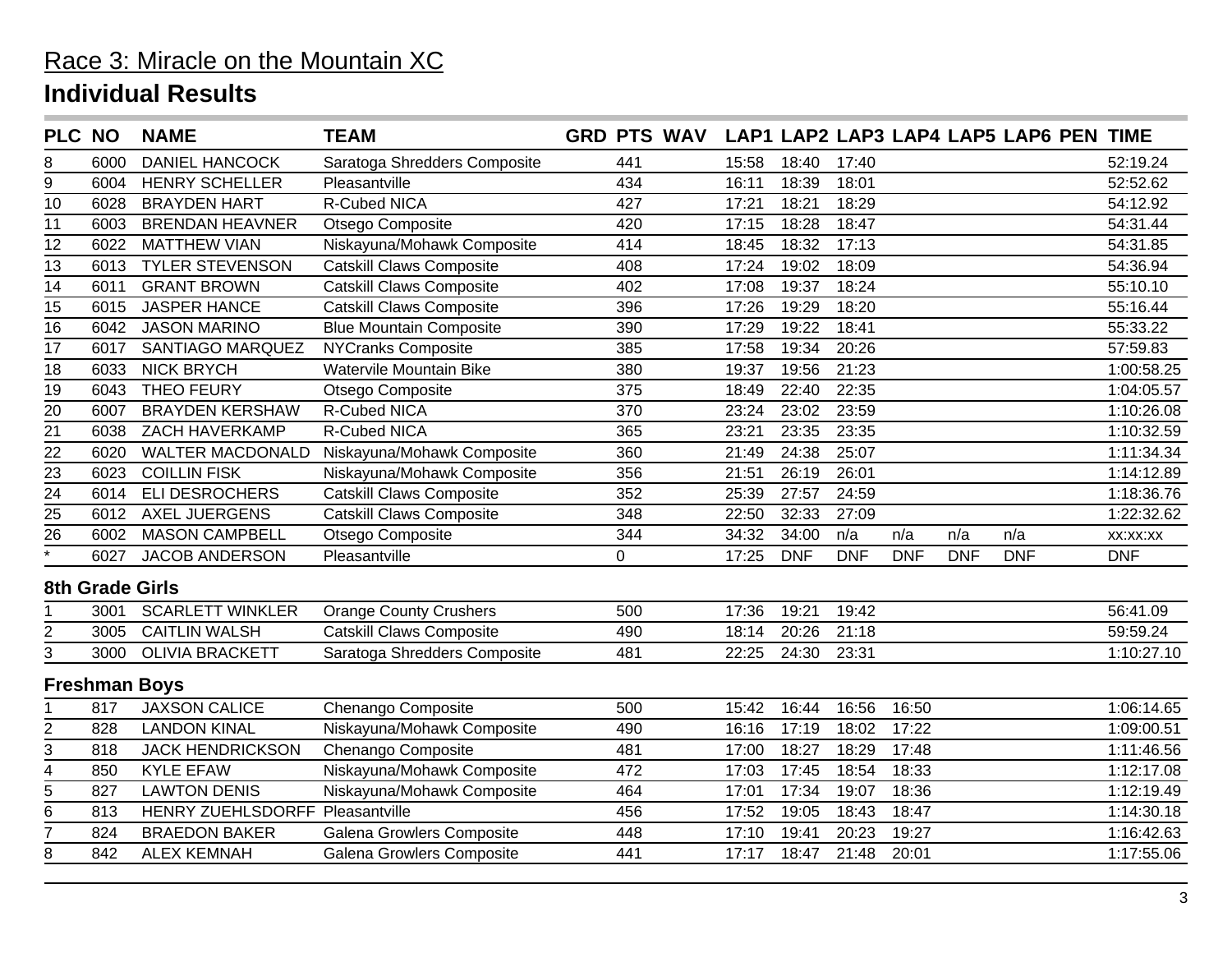| <b>PLC NO</b>           |     | <b>NAME</b>            | <b>TEAM</b>                           | <b>GRD PTS WAV</b> |       |       |                    |            |            | LAP1 LAP2 LAP3 LAP4 LAP5 LAP6 PEN TIME |            |
|-------------------------|-----|------------------------|---------------------------------------|--------------------|-------|-------|--------------------|------------|------------|----------------------------------------|------------|
| 9                       | 851 | <b>ETHAN ADAMS</b>     | <b>Grey Ghost Composite</b>           | 434                | 18:23 | 20:01 | 20:32              | 20:42      |            |                                        | 1:19:40.20 |
| 10                      | 834 | <b>ETHAN HIGGINS</b>   | R-Cubed NICA                          | 427                | 17:49 | 20:55 | 20:48              | 20:21      |            |                                        | 1:19:54.24 |
| 11                      | 806 | NOAH JOHNSON           | Niskayuna/Mohawk Composite            | 420                | 17:59 | 19:56 | 19:51              | 22:17      |            |                                        | 1:20:04.65 |
| 12                      | 830 | <b>QUIN HICKEY</b>     | <b>Rochester Cycling Composite</b>    | 414                | 18:40 | 20:32 | 21:00              | 20:44      |            |                                        | 1:20:58.40 |
| 13                      | 835 | <b>SKYE HARRINGTON</b> | <b>Fingerlakes Composite</b>          | 408                | 18:23 | 21:12 | 21:28              | 20:06      |            |                                        | 1:21:10.70 |
| 14                      | 810 | <b>GAGE VAN</b>        | <b>Rochester Cycling Composite</b>    | 402                | 18:40 | 20:39 | 20:55              | 21:25      |            |                                        | 1:21:41.95 |
| 15                      | 848 | ALEXANDRE              | Niskayuna/Mohawk Composite            | 396                | 19:29 | 20:57 | 20:49              | 21:42      |            |                                        | 1:22:59.22 |
| $\overline{16}$         | 816 | <b>LOGAN LAROCQUE</b>  | <b>R-Cubed NICA</b>                   | 390                | 18:40 | 22:06 | 21:47              | 21:28      |            |                                        | 1:24:02.45 |
| $\overline{17}$         | 819 | <b>CONNOR LOGUE</b>    | <b>Fingerlakes Composite</b>          | 385                | 18:05 | 20:19 | 21:31              | 27:53      |            |                                        | 1:27:49.29 |
| 18                      | 841 | <b>DAMIEN MURPHY</b>   | Galena Growlers Composite             | 380                | 19:54 | 22:26 | 23:38              | 22:05      |            |                                        | 1:28:05.60 |
| $\overline{19}$         | 832 | <b>JOHN MIELKE</b>     | Pleasantville                         | 375                | 21:27 | 23:37 | $\overline{24:}00$ | 24:34      |            |                                        | 1:33:39.08 |
| 20                      | 849 | <b>JAMES HEALEY</b>    | Niskayuna/Mohawk Composite            | 370                | 21:59 | 22:10 | 24:13              | 29:02      |            |                                        | 1:37:25.57 |
| $\overline{21}$         | 837 | <b>DEREK DELAROSA</b>  | <b>ETR Composite</b>                  | 365                | 20:36 | 26:26 | 25:17              | 27:56      |            |                                        | 1:40:16.85 |
| $\overline{22}$         | 840 | <b>JACKSON KRAUSE</b>  | <b>Catskill Claws Composite</b>       | 360                | 21:15 | 25:58 | 27:30              | 26:15      |            |                                        | 1:41:00.32 |
| $\overline{23}$         | 823 | <b>BRAEDAN CLARKE</b>  | <b>Catskill Claws Composite</b>       | 356                | 20:48 | 24:53 | 29:40              | 25:54      |            |                                        | 1:41:16.86 |
| $\frac{24}{25}$         | 802 | <b>SILVON SIMMONS</b>  | <b>Rochester Cycling Composite</b>    | 352                | 28:52 | 40:50 | 35:31              | n/a        | n/a        | n/a                                    | XX:XX:XX   |
|                         | 804 | <b>COOPER PELLETT</b>  | R-Cubed NICA                          | 348                | 30:16 | 37:54 | 38:34              | n/a        | n/a        | n/a                                    | XX:XX:XX   |
| $\overline{\cdot}$      | 814 | <b>ZACHARY</b>         | Pleasantville                         | 0                  | 20:01 | 23:18 | 24:05              | <b>DNF</b> | <b>DNF</b> | <b>DNF</b>                             | <b>DNF</b> |
|                         | 822 | <b>TALON SPRAGUE</b>   | <b>Catskill Claws Composite</b>       | 0                  | 22:58 | 52:51 | <b>DNF</b>         | <b>DNF</b> | <b>DNF</b> | <b>DNF</b>                             | <b>DNF</b> |
|                         |     | <b>Freshman Girls</b>  |                                       |                    |       |       |                    |            |            |                                        |            |
|                         | 703 | <b>AMBER TRAVIS</b>    | <b>R-Cubed NICA</b>                   | 500                | 19:22 | n/a   | n/a                | n/a        | n/a        | n/a                                    | XX:XX:XX   |
| $\overline{\mathbf{c}}$ | 704 | <b>KATHRYN SMITH</b>   | <b>R-Cubed NICA</b>                   | 490                | 19:22 | n/a   | n/a                | n/a        | n/a        | n/a                                    | XX:XX:XX   |
| $\overline{3}$          | 705 | <b>JANNEKE BAKS</b>    | <b>Hudson Valley Velocity Raptors</b> | 481                | 19:34 | n/a   | n/a                | n/a        | n/a        | n/a                                    | XX:XX:XX   |
| 4                       | 706 | <b>CHARLIE VADNAI</b>  | <b>ETR Composite</b>                  | 472                | 21:43 | n/a   | n/a                | n/a        | n/a        | n/a                                    | XX:XX:XX   |
| $\overline{5}$          | 700 | <b>ERIN FILLION</b>    | Saratoga Shredders Composite          | 464                | 27:52 | n/a   | n/a                | n/a        | n/a        | n/a                                    | XX:XX:XX   |
| 6                       | 713 | <b>ASHLEY AVILA</b>    | Longwood High School                  | 456                | 41:31 | n/a   | n/a                | n/a        | n/a        | n/a                                    | XX:XX:XX   |
| <b>JV Boys</b>          |     |                        |                                       |                    |       |       |                    |            |            |                                        |            |
|                         | 219 | <b>DREW BROOKS</b>     | Galena Growlers Composite             | 540                | 14:47 | 14:57 | 14:49              | 15:43      | 15:43      |                                        | 1:16:00.38 |
| $\overline{2}$          | 207 | <b>NIKIAN SAUTHOFF</b> | Pleasantville                         | 530                | 14:26 | 15:22 | 15:52              | 16:13      | 16:02      |                                        | 1:17:57.52 |
| $\overline{3}$          | 212 | <b>JASPER TRAVIS</b>   | R-Cubed NICA                          | 521                | 15:11 | 15:58 | 15:49              | 16:14      | 15:59      |                                        | 1:19:14.39 |
| 4                       | 213 | <b>KLODEN RAPP</b>     | Chenango Composite                    | 512                | 14:38 | 15:37 | 16:09              | 16:50      | 16:53      |                                        | 1:20:09.55 |
| $\overline{5}$          | 241 | <b>JON TABER</b>       | <b>Central New York Composite</b>     | 504                | 15:27 | 15:53 | 16:13              | 16:49      | 16:06      |                                        | 1:20:31.03 |
| 6                       | 208 | <b>EWAN MACDONALD</b>  | Pleasantville                         | 496                | 14:33 | 15:23 | 16:35              | 17:03      | 17:38      |                                        | 1:21:13.76 |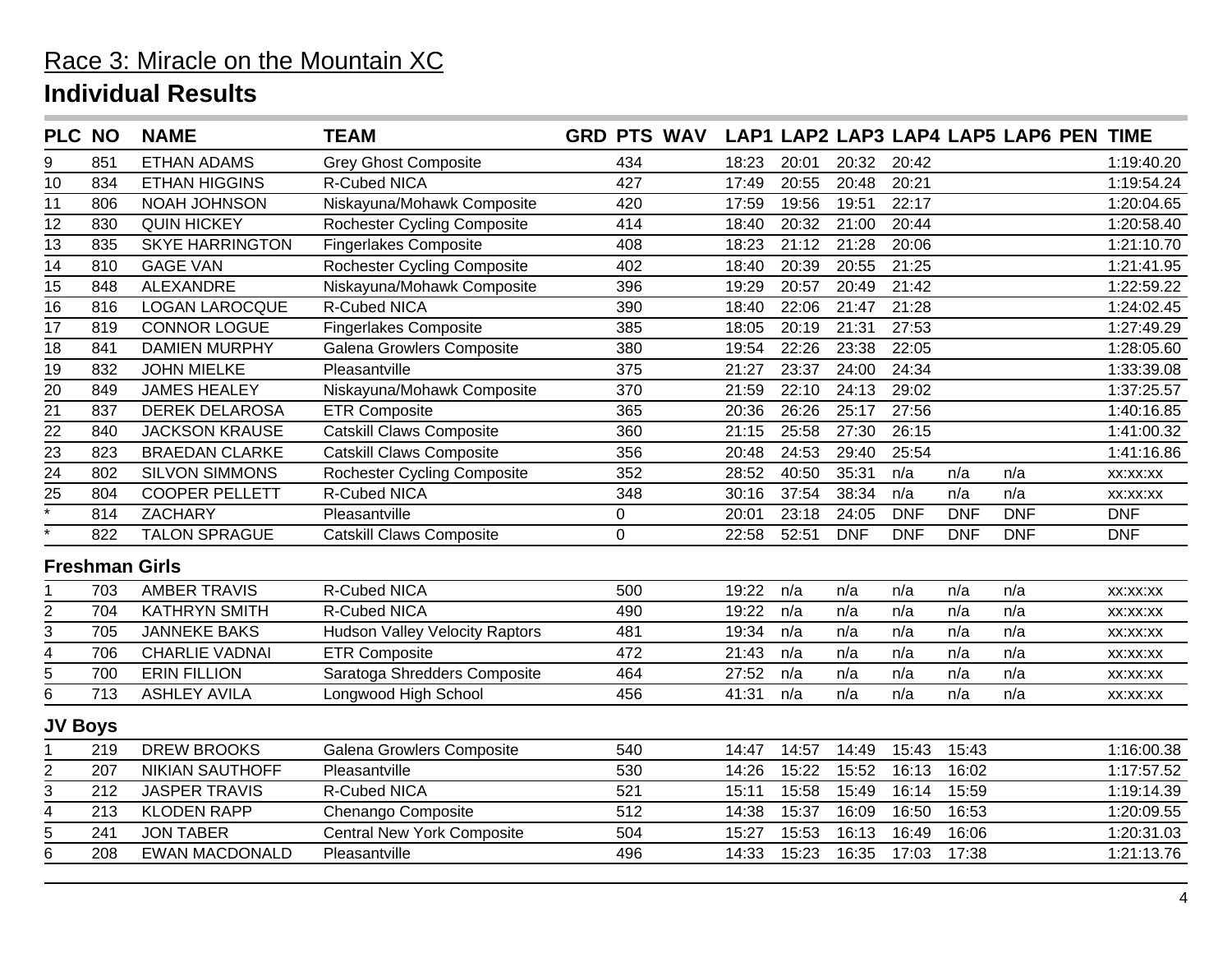| <b>PLC NO</b>     |     | <b>NAME</b>                      | <b>TEAM</b>                        | <b>GRD PTS WAV</b> |       |            |            |            |            | LAP1 LAP2 LAP3 LAP4 LAP5 LAP6 PEN TIME |       |            |
|-------------------|-----|----------------------------------|------------------------------------|--------------------|-------|------------|------------|------------|------------|----------------------------------------|-------|------------|
|                   | 242 | <b>TROY WERTHNER</b>             | <b>NYCranks Composite</b>          | 488                | 15:50 | 16:33      | 17:02      | 16:28      | 15:53      |                                        |       | 1:21:49.08 |
| 8                 | 215 | <b>JOSEPH SEIDEL</b>             | <b>ETR Composite</b>               | 481                | 14:53 | 16:22      | 16:56      | 17:43      | 16:45      |                                        |       | 1:22:40.91 |
| $\overline{9}$    | 214 | <b>TYLER HOPKINS</b>             | Chenango Composite                 | 474                | 14:55 | 16:17      | 17:25      | 17:49      | 18:02      |                                        |       | 1:24:30.30 |
| $\overline{10}$   | 210 | PHILLIP MAUGHAN                  | R-Cubed NICA                       | 467                | 16:36 | 18:07      | 18:31      | 18:54      | 18:48      |                                        |       | 1:30:59.11 |
| $\overline{11}$   | 201 | DAVID VERWYS                     | <b>R-Cubed NICA</b>                | 460                | 16:13 | 18:38      | 19:36      | 18:57      | 19:26      |                                        |       | 1:32:51.89 |
| 12                | 221 | <b>GARRET WIDER</b>              | <b>NYCranks Composite</b>          | 454                | 15:58 | 17:24      | 18:42      | 19:37      | 21:10      |                                        |       | 1:32:53.19 |
| 13                | 205 | NATHAN HEAVNER                   | Otsego Composite                   | 448                | 18:46 | 19:32      | 19:39      | 19:04      | 19:09      |                                        |       | 1:36:12.67 |
| $\overline{14}$   | 226 | <b>BOHDAN KINAL</b>              | Niskayuna/Mohawk Composite         | 442                | 17:29 | 19:16      | 19:35      | 19:42      | 20:16      |                                        |       | 1:36:20.28 |
| 15                | 243 | <b>AIDAN HOYT</b>                | Chenango Composite                 | 436                | 16:43 | 18:44      | 20:43      | 20:01      | 20:28      |                                        |       | 1:36:41.53 |
| 16                | 224 | <b>GARRETT</b>                   | Niskayuna/Mohawk Composite         | 430                | 17:56 | 19:20      | 19:25      | 20:07      | 20:47      |                                        |       | 1:37:38.12 |
| 17                | 204 | <b>JORDAN DILIBERTO</b>          | Otsego Composite                   | 425                | 17:21 | 19:53      | 19:41      | 20:13      | 20:28      |                                        |       | 1:37:38.12 |
| 18                | 211 | CHARLES LOBOSCO III R-Cubed NICA |                                    | 420                | 16:37 | 16:43      | 17:32      | 18:47      | 23:55      |                                        | 05:00 | 1:38:36.09 |
| $\overline{19}$   | 233 | <b>STEVEN BROWN</b>              | Galena Growlers Composite          | 415                | 17:17 | 19:40      | 20:05      | 20:55      | 24:31      |                                        |       | 1:42:31.61 |
| 20                | 203 | <b>TROY CONNER</b>               | <b>Rochester Cycling Composite</b> | 410                | 17:44 | 19:57      | 20:31      | 21:37      | 22:42      |                                        |       | 1:42:34.78 |
| $\overline{21}$   | 220 | <b>GRAYSON BOYER</b>             | Galena Growlers Composite          | 405                | 18:32 | 20:48      | 21:45      | 23:38      | n/a        | n/a                                    |       | XX:XX:XX   |
| $\overline{22}$   | 209 | <b>CONNOR COOPER</b>             | <b>R-Cubed NICA</b>                | 400                | 20:37 | 21:24      | 22:14      | 23:34      | n/a        | n/a                                    |       | XX:XX:XX   |
| $\overline{23}$   | 236 | <b>ANDREW THOMPSON</b>           | Galena Growlers Composite          | 396                | 20:45 | 21:56      | 22:58      | 22:53      | n/a        | n/a                                    |       | XX:XX:XX   |
| $\overline{24}$   | 222 | LUKE MASTRANDREA                 | <b>NYCranks Composite</b>          | 392                | 21:10 | 22:30      | 25:25      | 22:33      | n/a        | n/a                                    |       | XX:XX:XX   |
| $\overline{25}$   | 235 | <b>DAN THOMPSON</b>              | Galena Growlers Composite          | 388                | 21:15 | 24:06      | 25:12      | 23:38      | n/a        | n/a                                    |       | XX:XX:XX   |
| $\overline{26}$   | 232 | <b>RYAN WALSH</b>                | <b>Catskill Claws Composite</b>    | 384                | 21:16 | 25:42      | 28:40      | 29:39      | n/a        | n/a                                    |       | XX:XX:XX   |
| $\overline{27}$   | 231 | <b>NOLAN BROWN</b>               | Catskill Claws Composite           | 380                | 22:55 | 28:35      | 32:06      | n/a        | n/a        | n/a                                    |       | XX:XX:XX   |
| $\overline{\ast}$ | 227 | NOLAN MCCARTHY                   | <b>Rochester Cycling Composite</b> | $\mathsf 0$        | 31:15 | 40:14      | <b>DNF</b> | <b>DNF</b> | <b>DNF</b> | <b>DNF</b>                             |       | <b>DNF</b> |
|                   | 202 | <b>JOSEPH MARINO</b>             | <b>Blue Mountain Composite</b>     | $\mathbf 0$        | 16:17 | <b>DNF</b> | <b>DNF</b> | <b>DNF</b> | <b>DNF</b> | <b>DNF</b>                             |       | <b>DNF</b> |
| <b>JV Girls</b>   |     |                                  |                                    |                    |       |            |            |            |            |                                        |       |            |
|                   | 123 | LILLIANA O'DONNELL               | Niskayuna/Mohawk Composite         | 540                | 17:06 | 18:19      | n/a        | n/a        | n/a        | n/a                                    |       | XX:XX:XX   |
| $\overline{2}$    | 116 | <b>EMMA JARL</b>                 | Pleasantville                      | 530                | 19:16 | n/a        | n/a        | n/a        | n/a        | n/a                                    |       | XX:XX:XX   |
| 3                 | 109 | <b>AGATHA RYAN</b>               | <b>Catskill Claws Composite</b>    | 521                | 20:02 | n/a        | n/a        | n/a        | n/a        | n/a                                    |       | XX:XX:XX   |
| 4                 | 121 | <b>OLIVIA GUZZO</b>              | Niskayuna/Mohawk Composite         | 512                | 20:35 | n/a        | n/a        | n/a        | n/a        | n/a                                    |       | XX:XX:XX   |
| 5                 | 118 | <b>EDAN PAGGY</b>                | <b>Independent Riders</b>          | 504                | 21:05 | n/a        | n/a        | n/a        | n/a        | n/a                                    |       | XX:XX:XX   |
| $\overline{6}$    | 101 | <b>LEAH WYCKOFF</b>              | Otsego Composite                   | 496                | 23:01 | n/a        | n/a        | n/a        | n/a        | n/a                                    |       | XX:XX:XX   |
| $\overline{7}$    | 111 | <b>ELISE CORBIN</b>              | Niskayuna/Mohawk Composite         | 488                | 24:21 | n/a        | n/a        | n/a        | n/a        | n/a                                    |       | XX:XX:XX   |
| 8                 | 117 | KARLYNNE SIVERLING R-Cubed NICA  |                                    | 481                | 24:22 | n/a        | n/a        | n/a        | n/a        | n/a                                    |       | XX:XX:XX   |
| 9                 | 104 | <b>TRINITY TAYLOR</b>            | R-Cubed NICA                       | 474                | 28:41 | n/a        | n/a        | n/a        | n/a        | n/a                                    |       | XX:XX:XX   |
| 10                | 124 | <b>EMMA BROOKS</b>               | Galena Growlers Composite          | 467                | 29:27 | n/a        | n/a        | n/a        | n/a        | n/a                                    |       | XX:XX:XX   |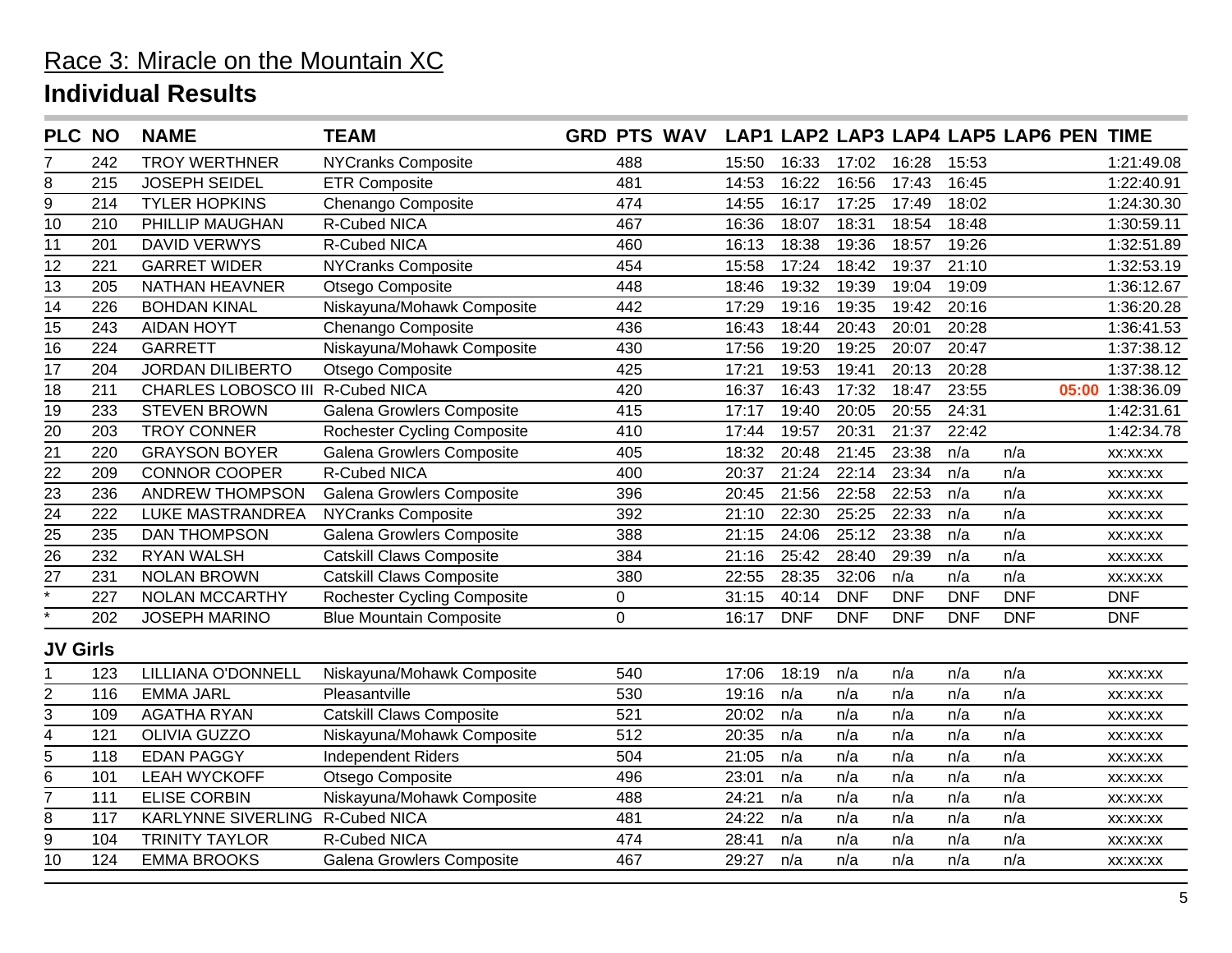| <b>PLC NO</b>      |     | <b>NAME</b>             | <b>TEAM</b>                        | <b>GRD PTS WAV</b> |       |       |            |            |            | LAP1 LAP2 LAP3 LAP4 LAP5 LAP6 PEN TIME |                |
|--------------------|-----|-------------------------|------------------------------------|--------------------|-------|-------|------------|------------|------------|----------------------------------------|----------------|
| 11                 | 113 | <b>SAYRE CONNORS</b>    | Otsego Composite                   | 460                | 29:41 | n/a   | n/a        | n/a        | n/a        | n/a                                    | XX:XX:XX       |
| 12                 | 122 | <b>MADISON LAWRENCE</b> | Galena Growlers Composite          | 454                | 29:49 | n/a   | n/a        | n/a        | n/a        | n/a                                    | XX:XX:XX       |
| $\overline{13}$    | 115 | <b>GRETA MERRILL</b>    | Niskayuna/Mohawk Composite         | 448                | 31:34 | n/a   | n/a        | n/a        | n/a        | n/a                                    | XX:XX:XX       |
| 14                 | 100 | MCKENNA VERHAGEN        | <b>Rochester Cycling Composite</b> | 442                | 31:48 | n/a   | n/a        | n/a        | n/a        | n/a                                    | XX:XX:XX       |
| 15                 | 112 | <b>JORDAN FRANK</b>     | Niskayuna/Mohawk Composite         | 436                | 35:32 | n/a   | n/a        | n/a        | n/a        | n/a                                    | XX:XX:XX       |
|                    |     | <b>Sophomore Boys</b>   |                                    |                    |       |       |            |            |            |                                        |                |
|                    | 500 | <b>OWEN LETTERMAN</b>   | <b>R-Cubed NICA</b>                | 500                | 16:32 | 16:27 | 16:47      | 16:44      |            |                                        | 1:06:31.44     |
| $\overline{2}$     | 502 | <b>LUKE ZEBELMAN</b>    | Pleasantville                      | 490                | 16:32 | 17:42 | 16:57      | 16:50      |            |                                        | 1:08:02.74     |
| 3                  | 507 | <b>CARTER MOOERS</b>    | <b>NYCranks Composite</b>          | 481                | 16:23 | 17:49 | 18:13      | 17:38      |            |                                        | 1:10:05.22     |
| 4                  | 515 | <b>COLIN SHERIDAN</b>   | <b>Blue Mountain Composite</b>     | 472                | 17:07 | 18:04 | 18:04      | 18:22      |            |                                        | 1:11:38.16     |
| 5                  | 516 | <b>SAM GRIFF</b>        | Pleasantville                      | 464                | 16:56 | 18:02 | 18:20      | 18:21      |            |                                        | 1:11:41.36     |
| $\overline{6}$     | 509 | <b>BEN WIKE</b>         | Pleasantville                      | 456                | 16:58 | 18:04 | 18:18      | 18:19      |            |                                        | 1:11:41.62     |
| $\overline{7}$     | 512 | <b>MAX RUSSO</b>        | <b>NYCranks Composite</b>          | 448                | 16:26 | 17:47 | 18:31      | 19:22      |            |                                        | 1:12:08.32     |
| 8                  | 518 | <b>LUCAS ALBER</b>      | Niskayuna/Mohawk Composite         | 441                | 17:36 | 19:23 | 18:35      | 17:28      |            |                                        | 1:13:04.52     |
| 9                  | 522 | <b>RYAN DEMEO</b>       | <b>NYCranks Composite</b>          | 434                | 16:33 | 18:37 | 19:41      | 18:27      |            |                                        | 1:13:19.46     |
| 10                 | 519 | <b>NATHAN REED</b>      | <b>Grey Ghost Composite</b>        | 427                | 17:22 | 19:55 | 19:57      | 17:38      |            |                                        | 1:14:54.69     |
| 11                 | 520 | <b>OWEN EVANS</b>       | <b>Rochester Cycling Composite</b> | 420                | 17:02 | 19:33 | 19:07      | 19:12      |            |                                        | 1:14:55.64     |
| 12                 | 503 | MICHAEL MACINTOSH       | R-Cubed NICA                       | 414                | 17:59 | 18:45 | 19:04      | 19:06      |            |                                        | 1:14:56.94     |
| 13                 | 501 | <b>WILLIAM SULAS</b>    | Otsego Composite                   | 408                | 17:39 | 18:59 | 19:46      | 18:55      |            |                                        | 1:15:20.94     |
| $\overline{14}$    | 514 | <b>PATRICK GILBERT</b>  | Niskayuna/Mohawk Composite         | 402                | 17:36 | 19:01 | 19:46      | 19:10      |            |                                        | 1:15:34.93     |
| 15                 | 543 | <b>NASH ROBERTS</b>     | <b>Independent Riders</b>          | 396                | 19:32 | 18:10 | 18:48      | 19:41      |            |                                        | 1:16:13.59     |
| 16                 | 539 | <b>MATTEO BLUM</b>      | Pleasantville                      | 390                | 17:31 | 19:22 | 20:15      | 20:19      |            |                                        | 1:17:28.85     |
| $\overline{17}$    | 532 | <b>BANYAN LOVE</b>      | <b>Fingerlakes Composite</b>       | 385                | 18:53 | 20:11 | 21:38      | 20:51      |            |                                        | 1:21:35.28     |
| 18                 | 534 | <b>LUCCA BARRY</b>      | Niskayuna/Mohawk Composite         | 380                | 19:41 | 21:49 | 22:28      | 21:55      |            |                                        | 1:25:55.87     |
| 19                 | 530 | <b>EBEN PERKINS</b>     | R-Cubed NICA                       | 375                | 20:31 | 21:08 | 22:12      | 23:04      |            |                                        | 1:26:56.34     |
| 20                 | 523 | <b>BENJAMIN</b>         | <b>Catskill Claws Composite</b>    | 370                | 19:32 | 21:39 | 23:20      | 22:38      |            |                                        | 1:27:10.51     |
| $\overline{21}$    | 544 | <b>JOHNNY MUDGE</b>     | Watervile Mountain Bike            | 365                | 20:12 | 21:54 | 23:23      | 25:02      |            |                                        | 1:30:32.17     |
| $\overline{22}$    | 511 | <b>JAKE RUSSO</b>       | <b>NYCranks Composite</b>          | 360                | 20:55 | 19:38 | 25:22      | 25:06      |            |                                        | 1:31:01.81     |
| $\overline{23}$    | 536 | <b>GERIK RYNSKI</b>     | <b>Rochester Cycling Composite</b> | 356                | 20:32 | 21:56 | 23:34      | 25:02      |            |                                        | 1:31:06.30     |
| $\overline{24}$    | 526 | <b>ALEX DOWNS</b>       | <b>R-Cubed NICA</b>                | 352                | 19:46 | 22:03 | 23:21      | 26:26      |            |                                        | 1:31:37.51     |
| $\frac{25}{26}$    | 510 | <b>JACK TUCKER</b>      | Watervile Mountain Bike            | 348                | 21:13 | 25:16 | 26:43      | 25:45      |            |                                        | 1:38:58.92     |
|                    | 505 | <b>DOMINIC DURSO</b>    | <b>Fingerlakes Composite</b>       | 344                | 20:40 | 23:04 | 29:15      | n/a        | n/a        | n/a                                    | XX:XX:XX       |
| $\overline{27}$    | 529 | <b>CHARLIE SHELDON</b>  | Galena Growlers Composite          | 340                | 31:12 | 39:19 | 32:43      | n/a        | n/a        | n/a                                    | 05:00 xx:xx:xx |
| $\overline{\cdot}$ | 545 | <b>MILES NAYLOR</b>     | <b>Fingerlakes Composite</b>       | $\mathbf 0$        | 23:19 | 28:17 | <b>DNF</b> | <b>DNF</b> | <b>DNF</b> | <b>DNF</b>                             | <b>DNF</b>     |